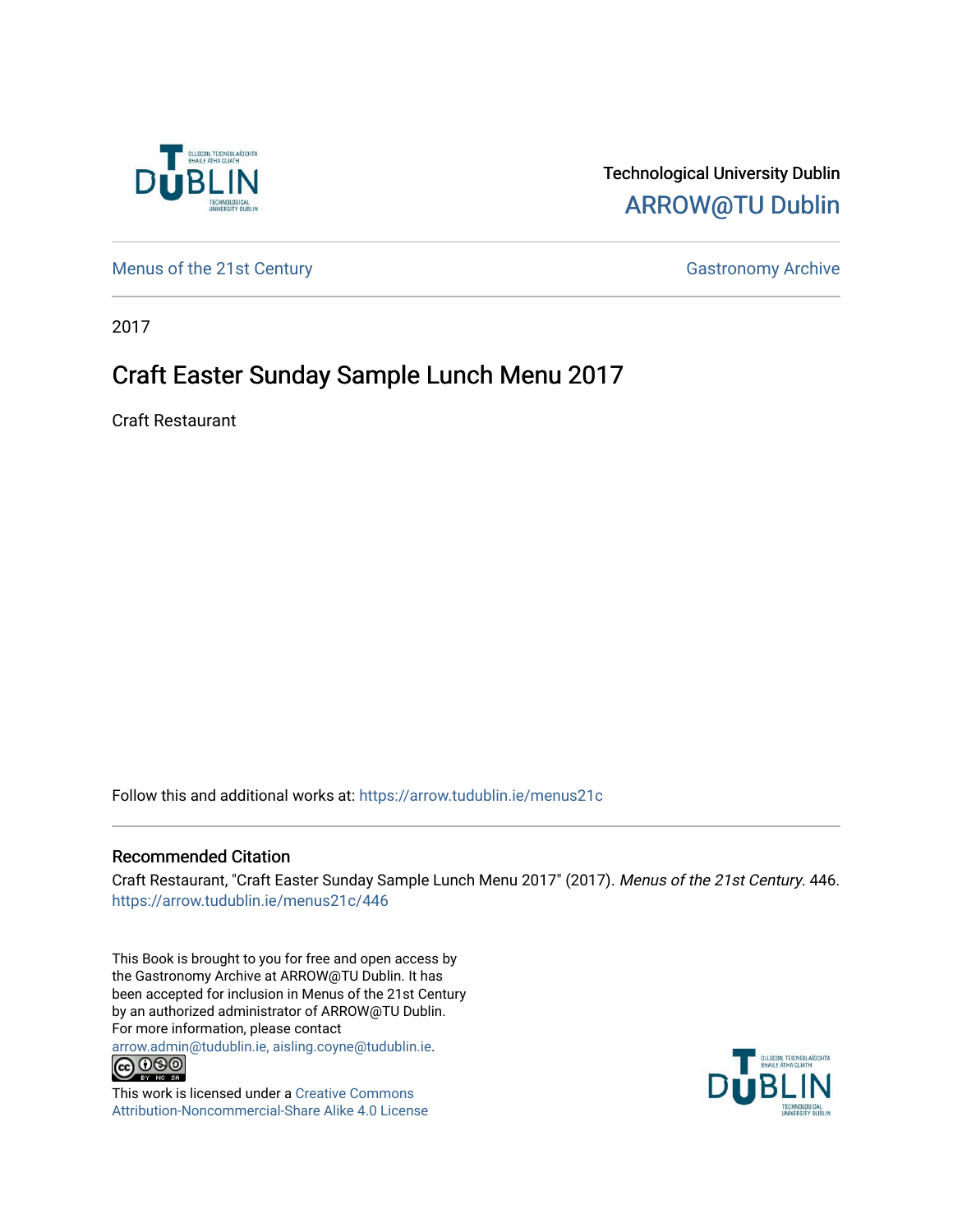<span id="page-1-0"></span>Easter Sunday Sample Lunch Menu Menu | Craft Restaurant - Harold's Cross | Award-winning Bistro, Dublin



Our menus are totally seasonal letting the ingredients speak for themselves. We source as much Irish and local produce as possible.

The wine list is small and accessible with classic choices and some left feld options also.

[NEIGHBOURHOOD](http://www.craftrestaurant.ie/menus/neighbourhood) [EASTER SUNDAY SAMPLE LUNCH MENU](#page-1-0) [BRUNCH](http://www.craftrestaurant.ie/menus/brunch)

[WINE LIST](http://www.craftrestaurant.ie/menus/wine-list) [DINNER](http://www.craftrestaurant.ie/menus/craft)

## EASTER SUNDAY SAMPLE LUNCH MENU

**Available 12.00pm - 3pm Friday and Saturday**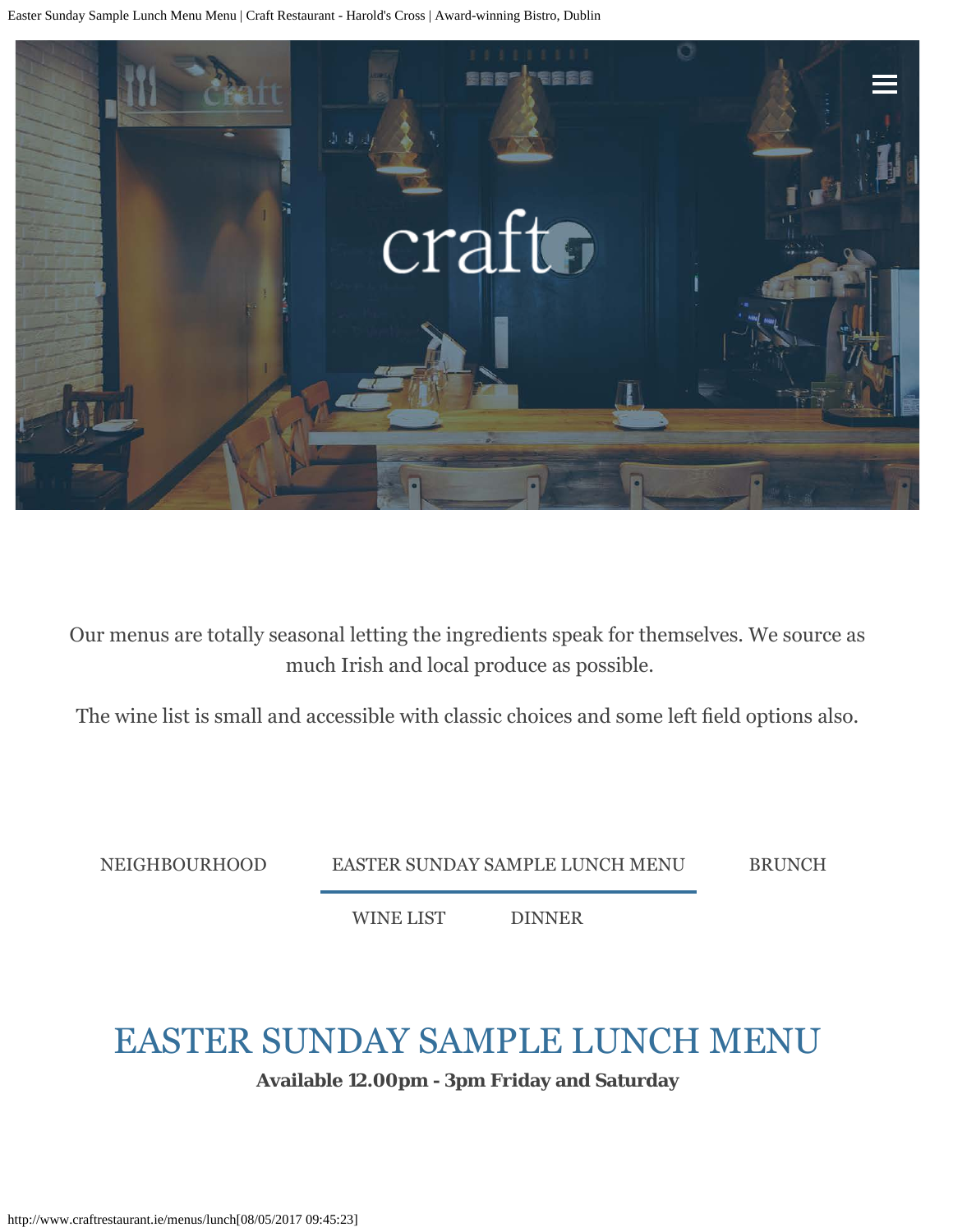### Small Plates

| Wild garlic and leek soup, potato salad and bacon                           | €რ იი  |
|-----------------------------------------------------------------------------|--------|
| Fivemileown dumplings, peas, carrot, walnut and truffle                     | €19.00 |
| Cured mackerel, cucumber, creme fraiche, beetroot and<br>mussel vinaigrette | €8.00  |
| Coolea, onion, potato and truffle                                           |        |

## Large plates

| Hake, king oyster mushroom, sprouting broccoli and dashi<br>butter sauce | €13.00 |
|--------------------------------------------------------------------------|--------|
| Slow cooked duck leg, swede, chicory and rhubarb                         | €14.00 |
| Fivemileown dumplings, peas, carrot, walnut and truffle                  | €12.00 |

#### Soup and Sandwich €10

#### Dessert

| Roasted pineapple, white chocolate, lime, rum and cocunut | €7.00    |
|-----------------------------------------------------------|----------|
| Creme fraiche posset, apple and sorrel                    | $E$ 7.00 |
| Mileens cheese, apple chutney and homemade crackers       | E7.00    |

 Discretionary service charge of 12% for parties of 6 or more. Please note, nuts are used in our kitchen. Allergen information available upon request.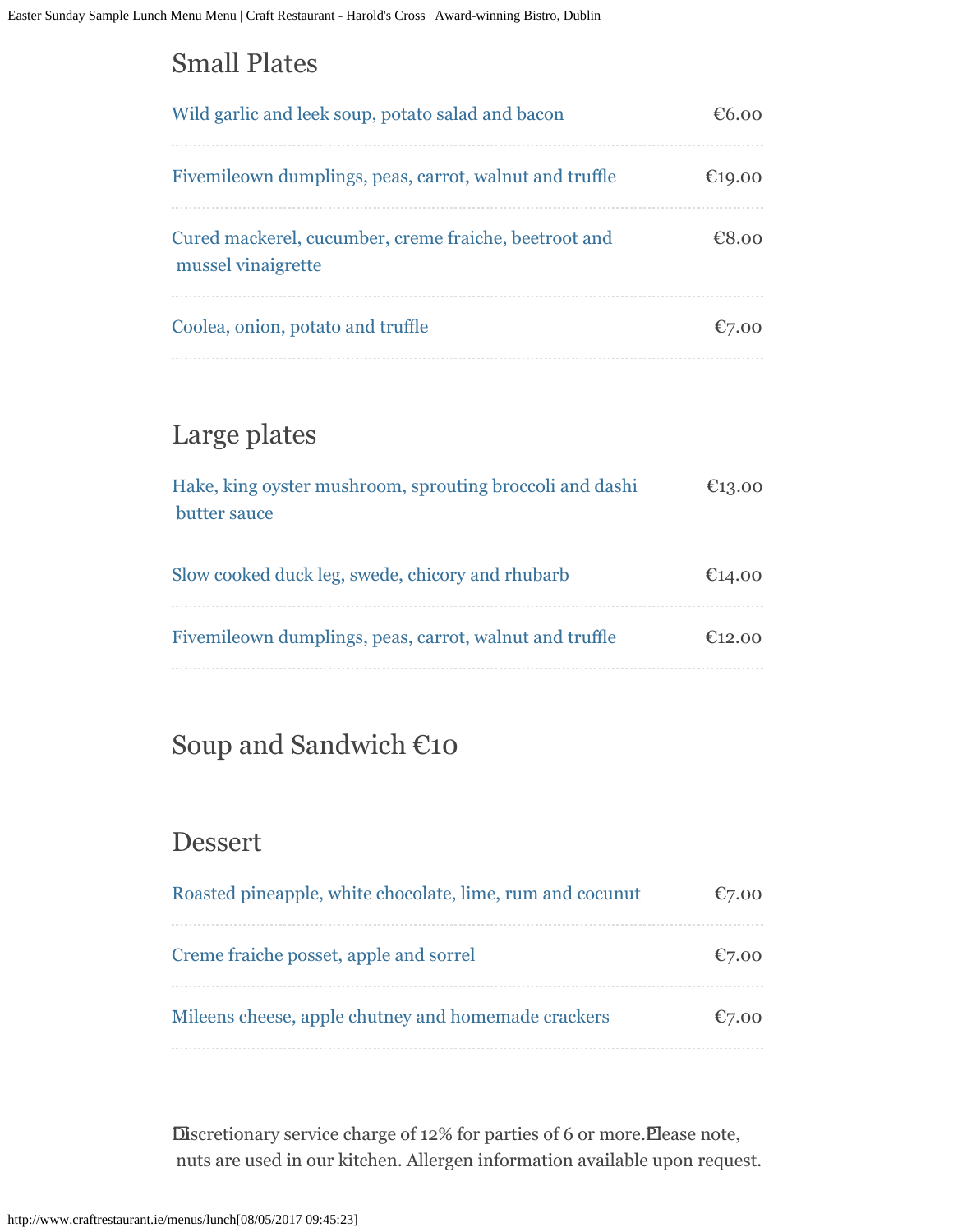

#### Sign up for our Newsletter

Let us keep you up to date on new menus and special invitation evenings.

Email Address...



Lunch Friday - Saturday 12.00pm - 2.30pm

> Brunch Sunday 11.00am - 3.00pm

> > Dinner

Wednesday - Saturday 5.30pm - 9.30pm